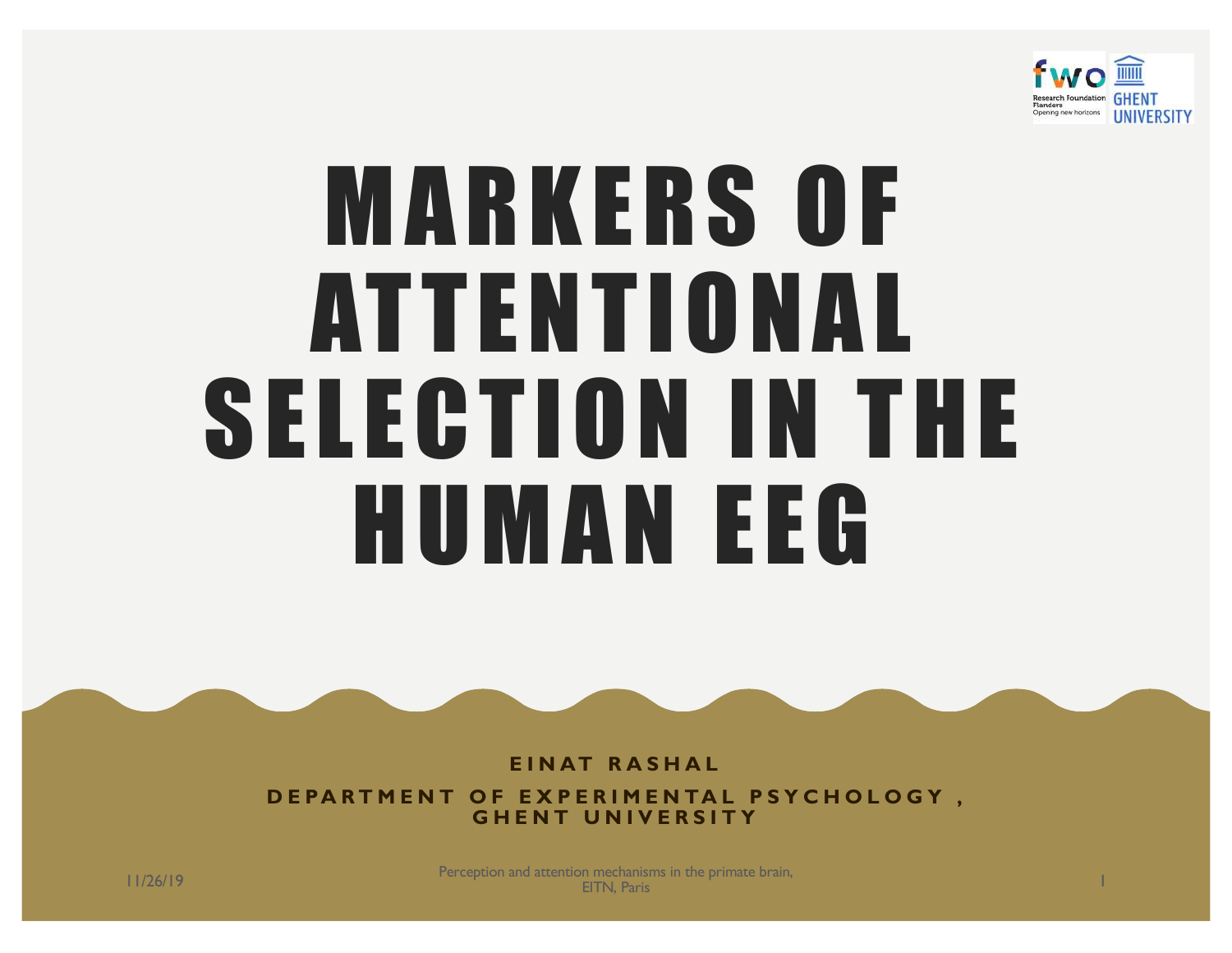## WHY EEG<sub>2</sub>

- Lateralized activity associated with visual selective attention:
	- **N2pc**  attention to the target is reflected in greater negativity over contralateral than ipsilateral hemisphere, around 200-300 ms from stimulus onset
	- **Pd** inhibition or suppression of a distractor is reflected in greater positivity over contralateral than ipsilateral hemisphere, around 300 ms from stimulus onset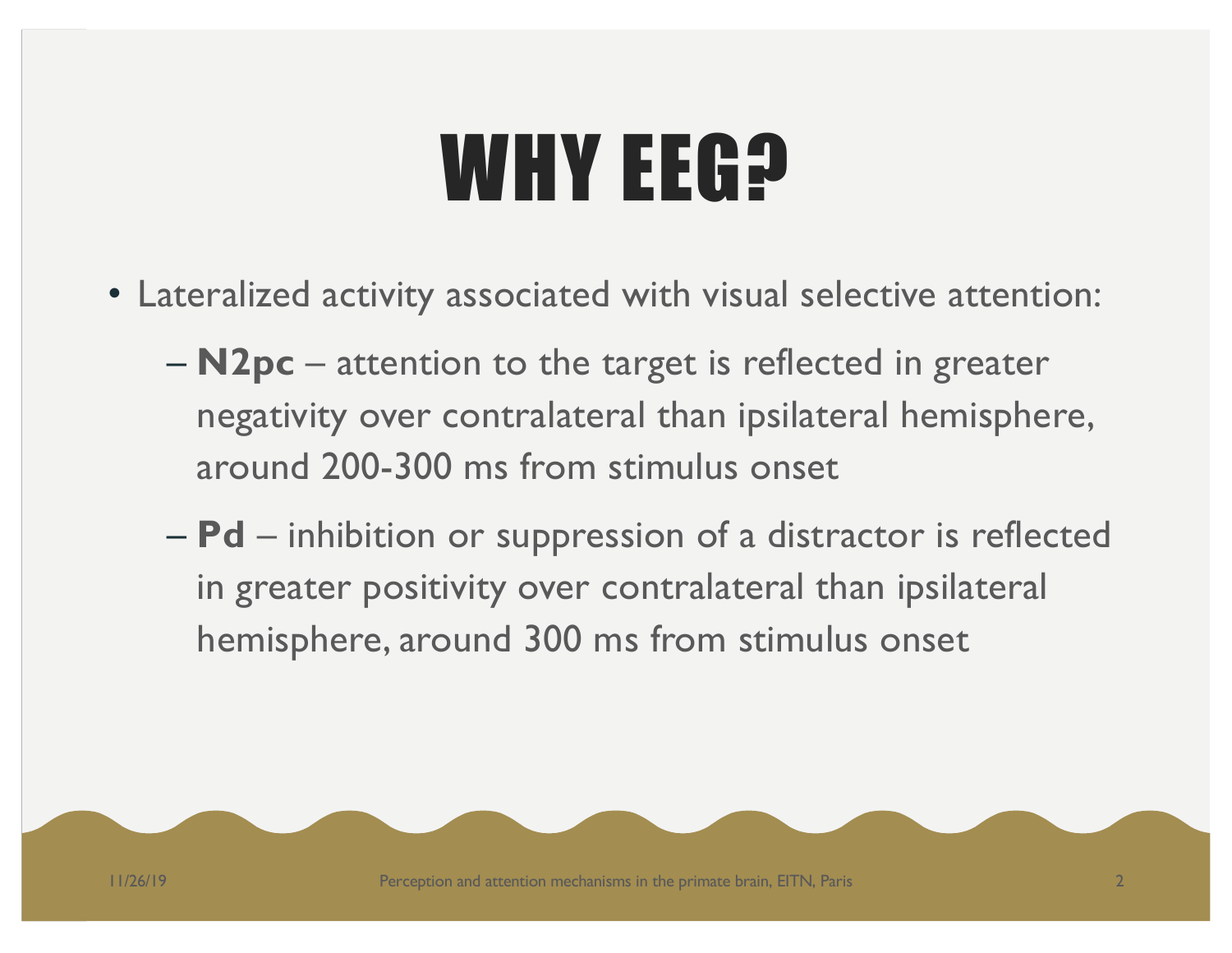

 $\mathbf S$ 

*Figure 3.* Electrophysiological results from search trials in Experiment 1. In the schematics of the search displays, the target was the green diamond and the singleton was the uniquely colored item. The waveforms in this and all subsequent figures were low-pass figures were low-pass figures were low-pass figures were low-<br>Gaspelin & Luck (2018), Journal of Cognitive Neuroscience

The time course of the N2pc and PD components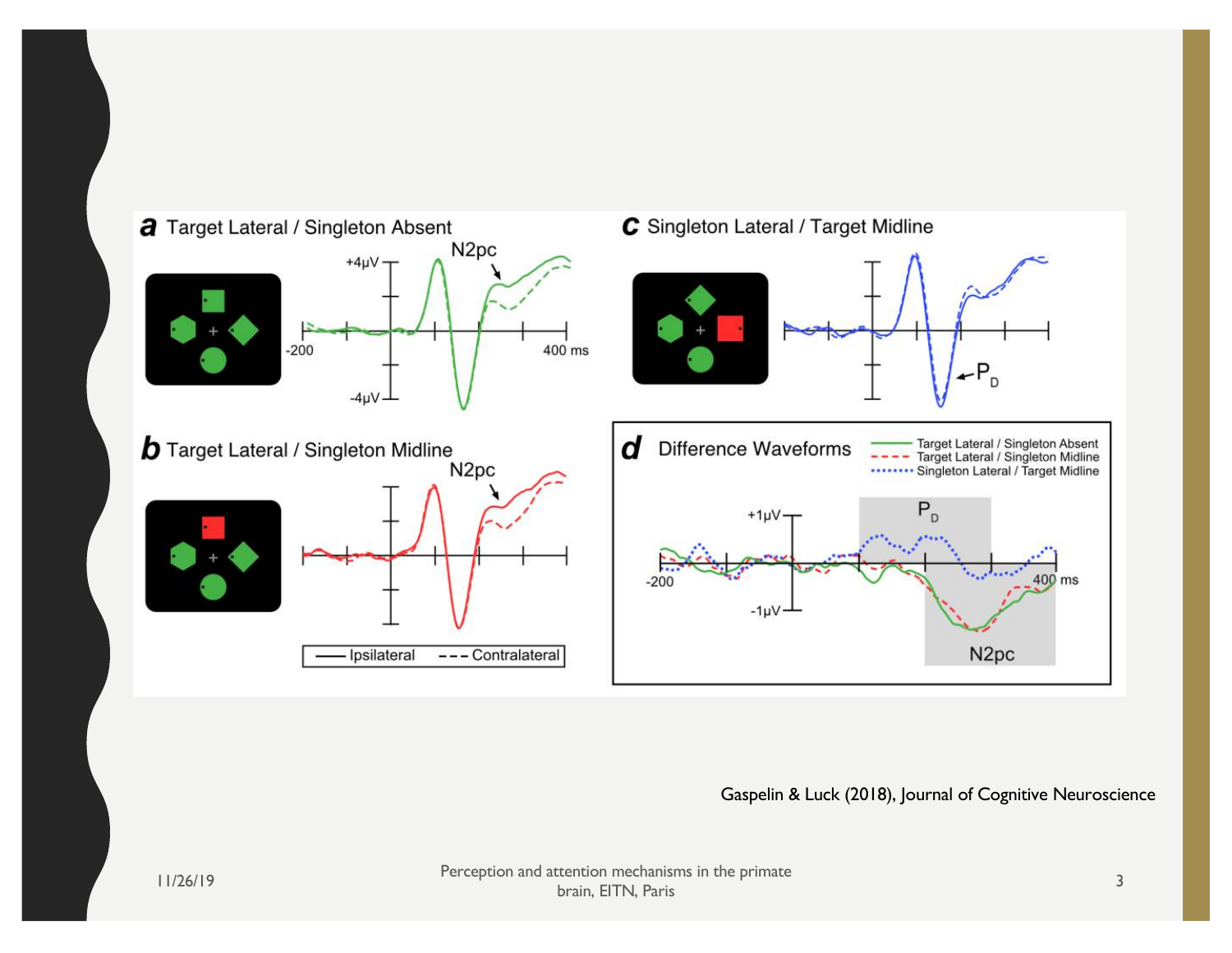• High temporal resolution will allow for better investigation of the temporal progression through different stages of the visuo-motor integration process under multiple priority signals



cessing chain. In particular, by combining mental chronometry with PCN and LRP activations, the time distinct processing stages can be time distinct processing stages can be the time distinct processing stages can be the t

tered to familiarize subjects with the required S–R mapping.

to discern any task-set effects at the levels of response activation

response alternative. Finally, the motor response thus selected is executed.

electrocortically dissociated: (i) preattentive perception, (ii) postselective perception and response selection, and (iii) response production. Preattentive perceptual processes of feature contrast and salience coding determine focal-attentional target selection. Postselective perceptual processes extract defining attributes of the selected item to ascertain that this item is indeed a target as well as response-critical attributes that then are mapped onto the appropriate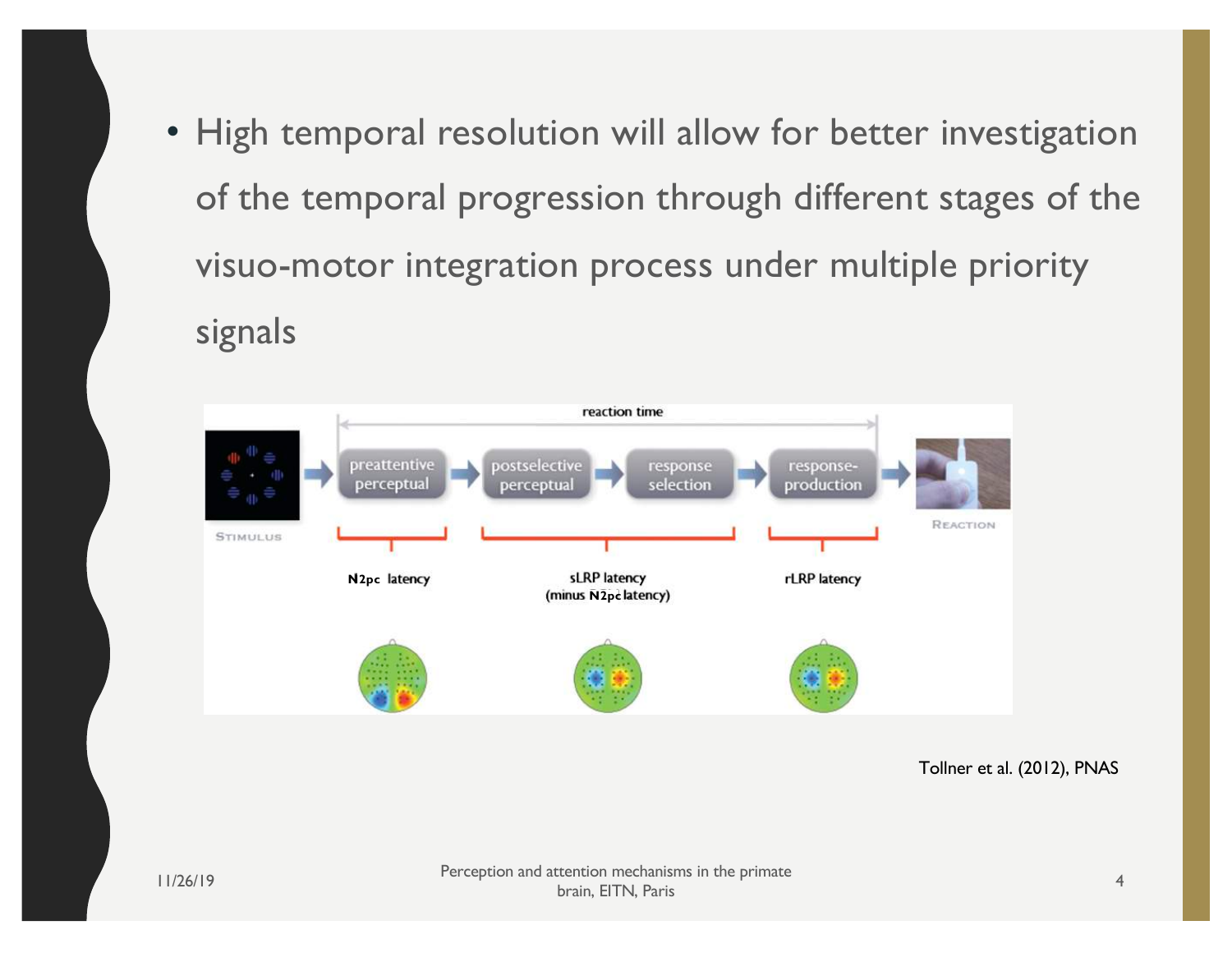## WIDER PROCESSING CONTEXT

- Examining the **cue-target interval** can reveal preparatory effects initiated by the cue
- Attentional effects on **visuo-motor integration** can be examined with the **s-LRP** (stimulus locked lateralized response readiness) – greater negativity over contralateral than ipsilateral hemisphere, relative to response hand
- Lateralized alpha oscillations allocation of attention is thought to be reflected in decreased alpha oscillations, while inhibition of distracting stimuli is reflected in increased alpha oscillations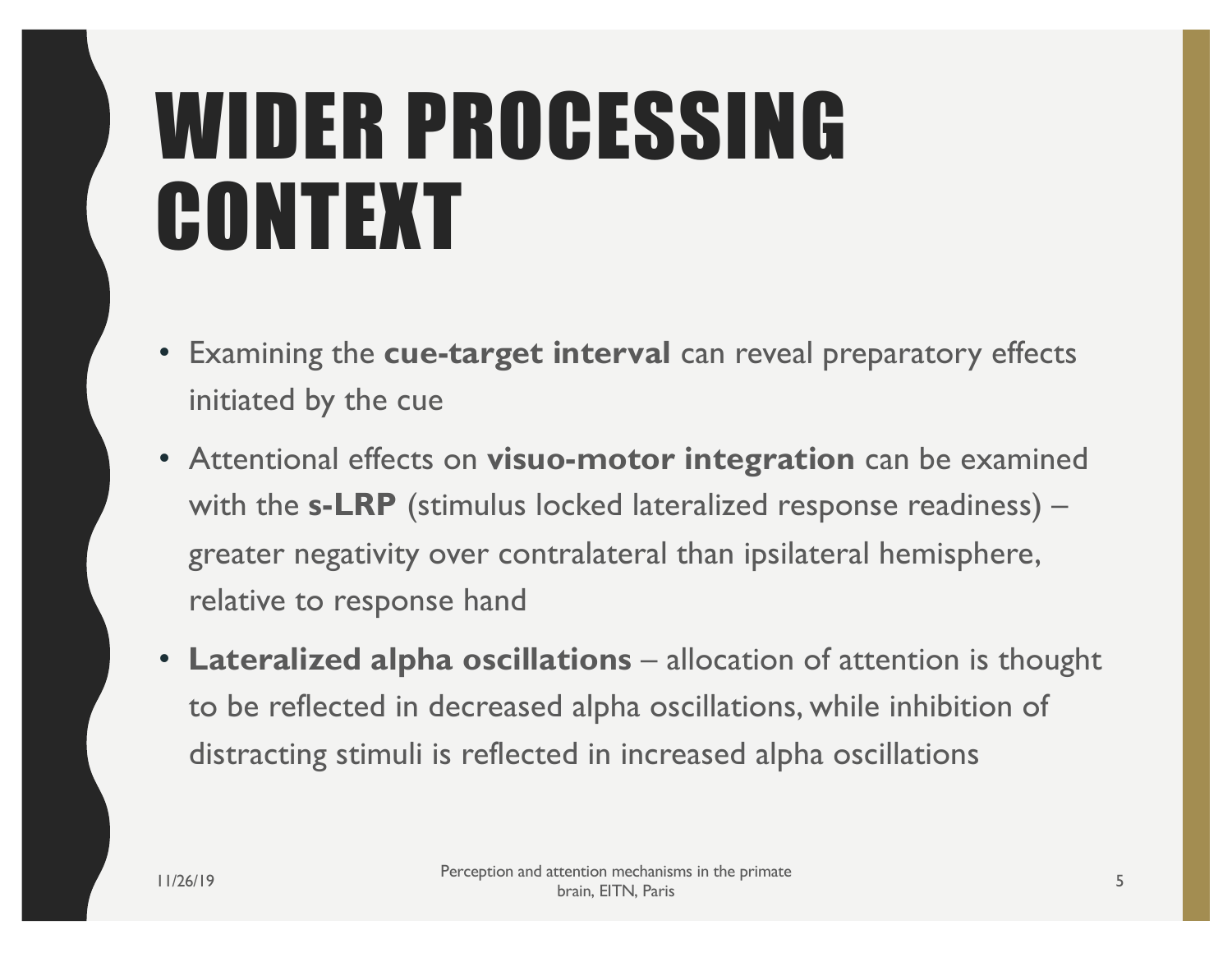### CUEING AND TARGET SALIENCE

**MAC - BRAIN, STUDY 1**

11/26/19 **Perception and attention mechanisms in the primate brain,** The Campion of the problem of the primate brain, 6 **6**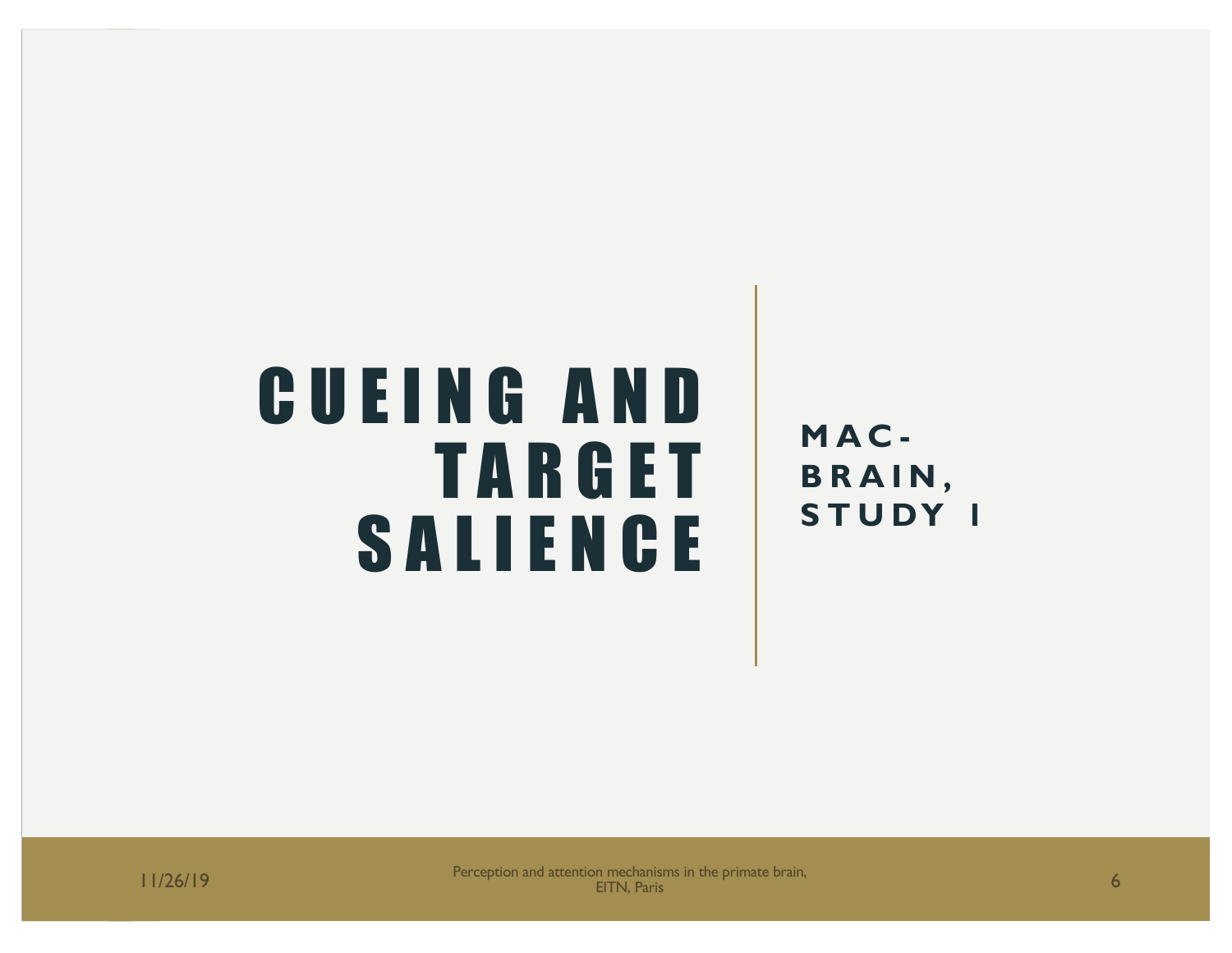# PRIORITY SIGNALS

- Integration of bottom-up and top-down control of attention
- Comparing different signals
- In EEG modulation of components and/or temporal processing leading to prioritization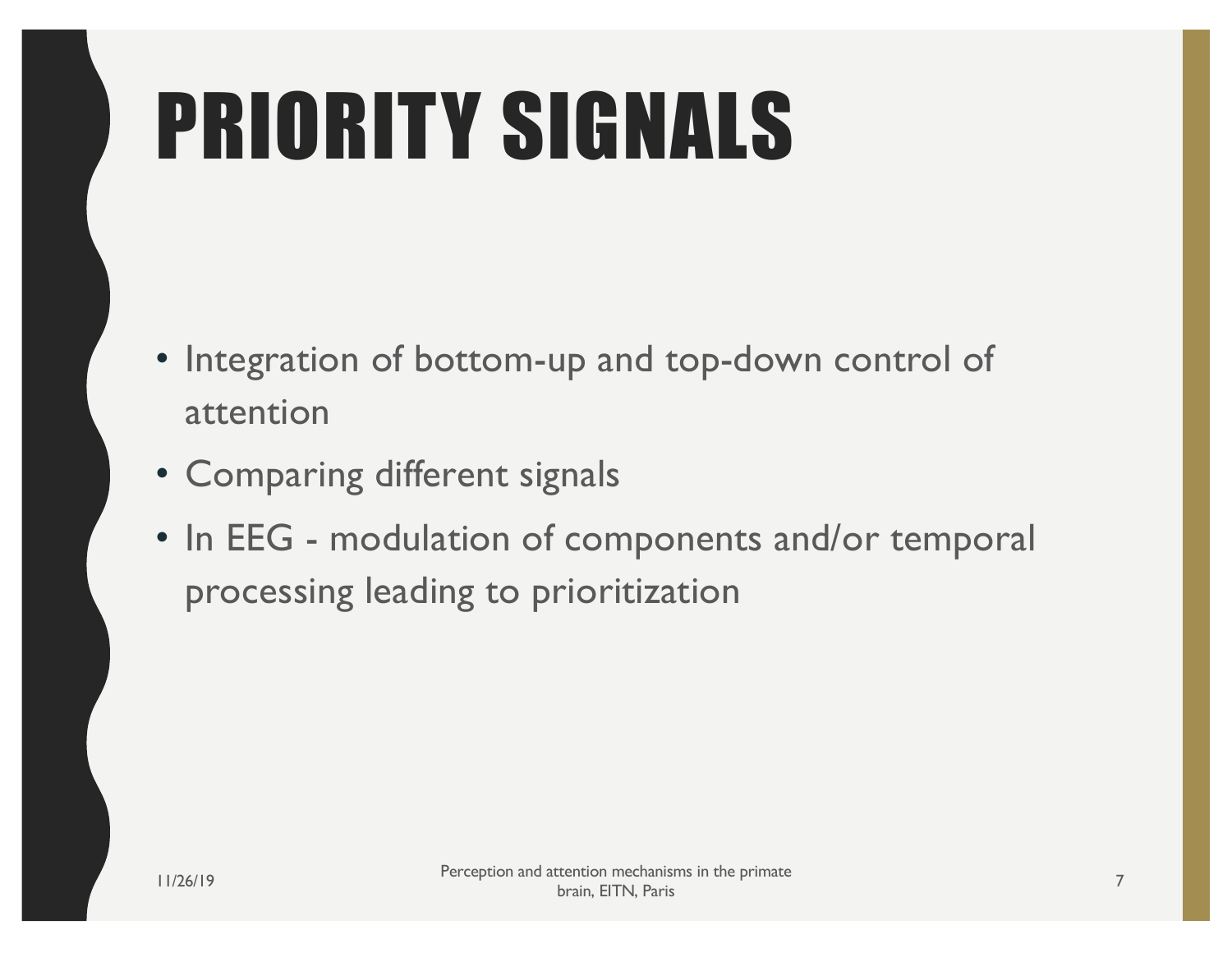- Visual search task in combination with a cue to the target location
- 4 conditions:
	- No salient distractor

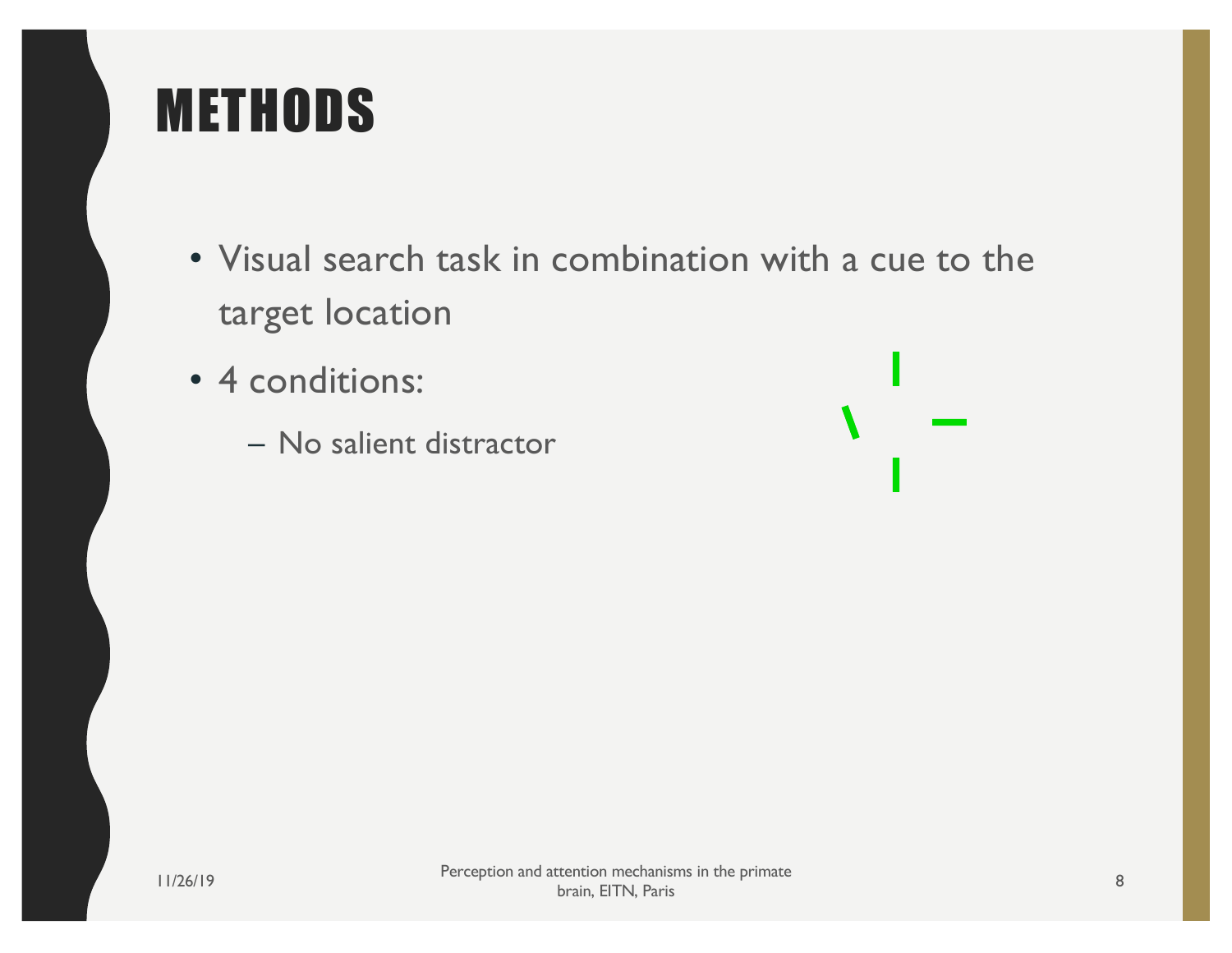- Visual search task in combination with a cue to the target location
- 4 conditions:
	- No salient distractor
	- Salient target

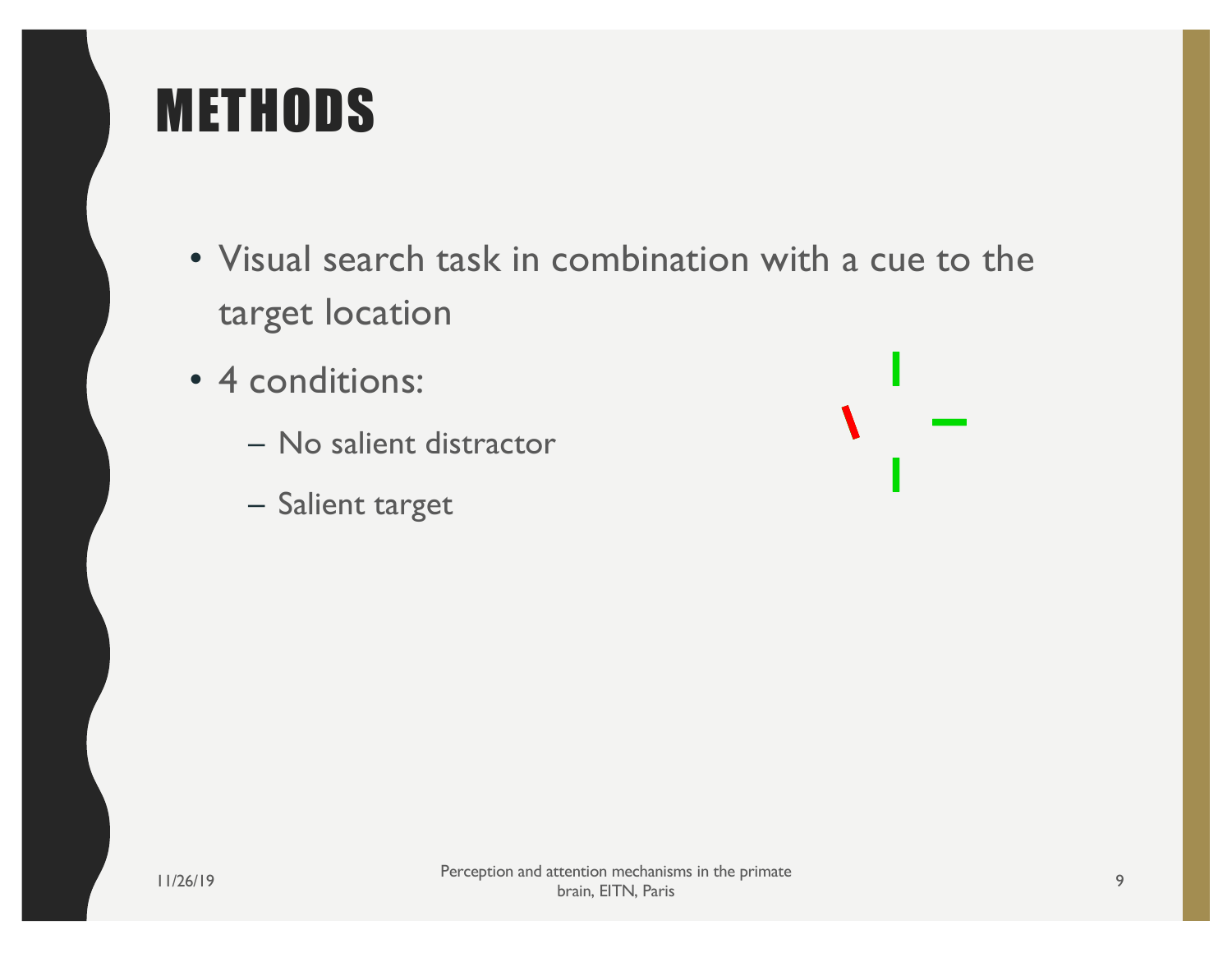- Visual search task in combination with a cue to the target location
- 4 conditions:
	- No salient distractor
	- Salient target
	- Salient distractor present:
		- Target on horizontal and salient distractor on vertical meridians

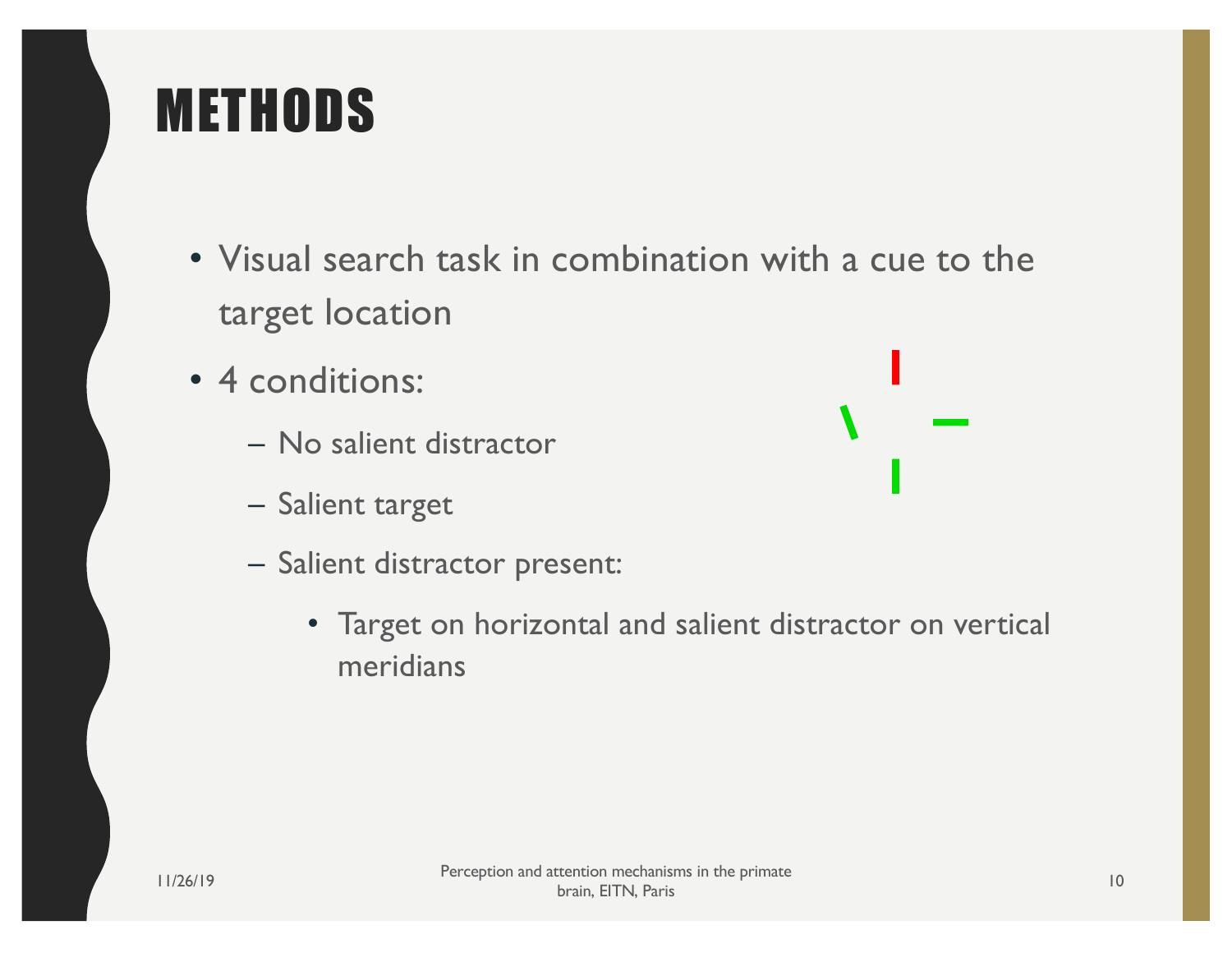- Visual search task in combination with a cue to the target location
- 4 conditions:
	- No salient distractor
	- Salient target
	- Salient distractor present:
		- Target on horizontal and salient distractor on vertical meridians
		- Target on vertical and salient distractor on horizontal meridians

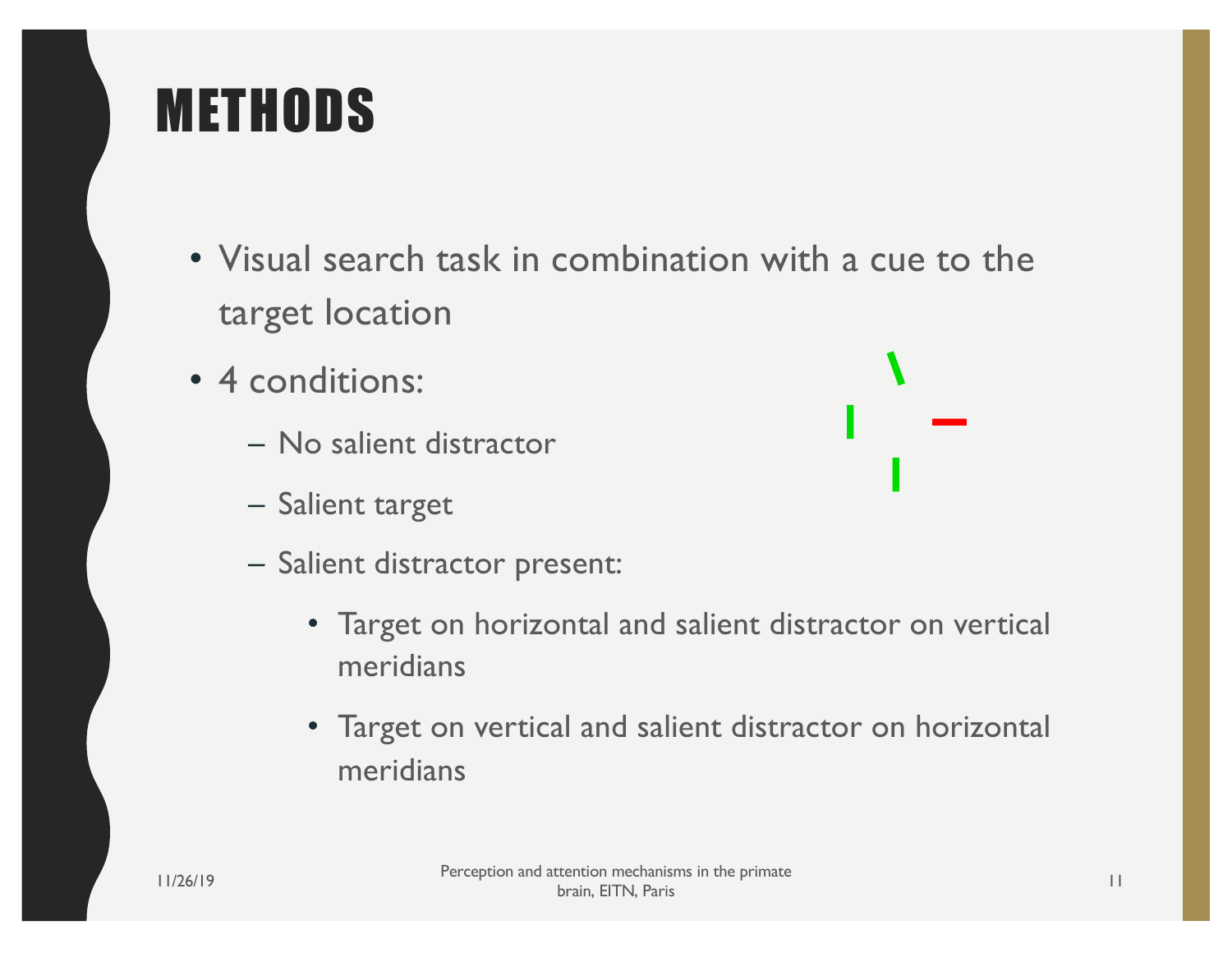



• actiCHamp 64 channels  $n$ 



- J<sub>2</sub> pc a • Lateral posterior electrodes for N2pc and Pd
- Lateral central electrodes for sLRP/rLRP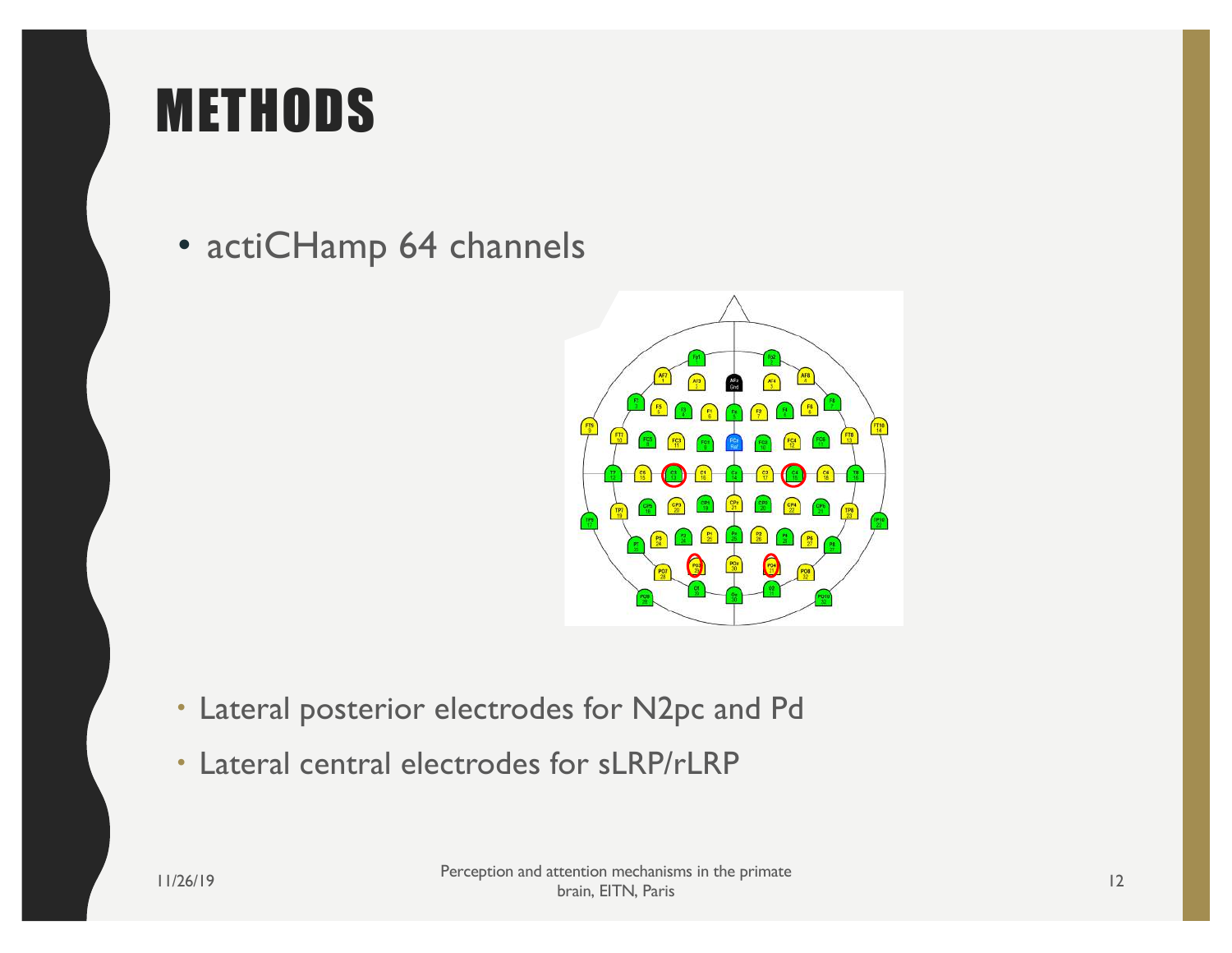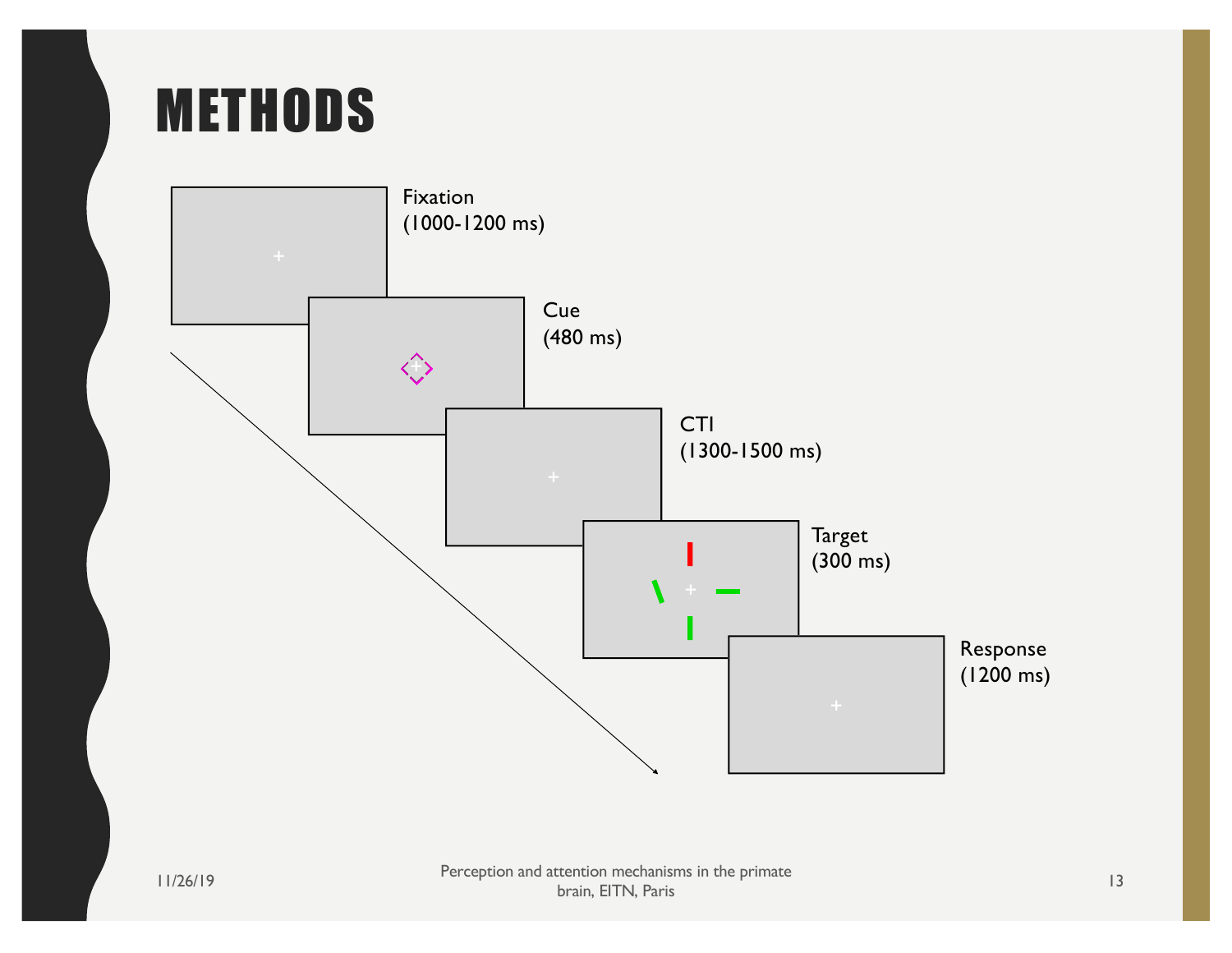#### **SALIENCY**



Target saliency effect on target selection

target selection

 $\Diamond$   $\bullet$  vs.  $\Diamond$   $\Diamond$   $\bullet$  Comparing target and distractor saliency effects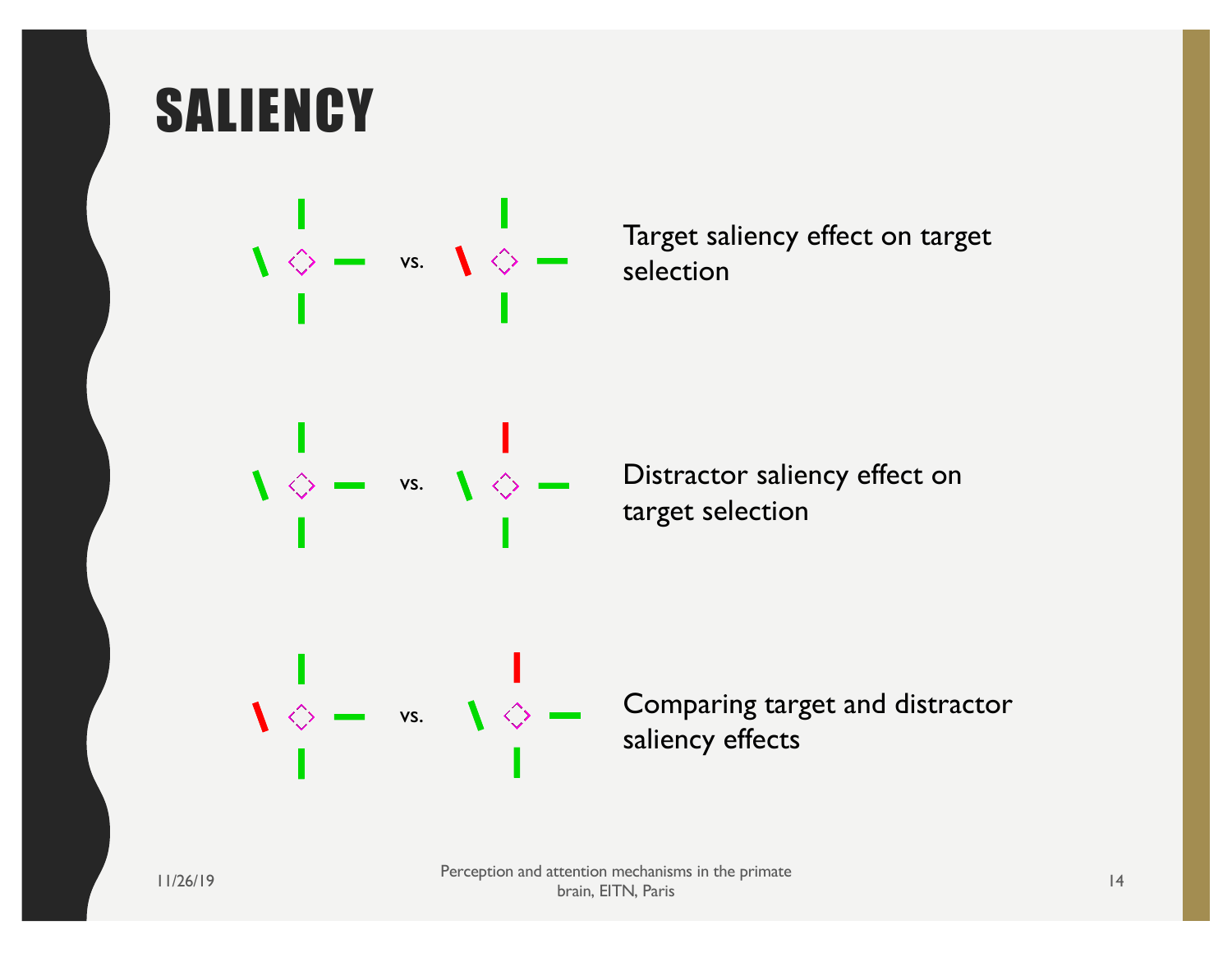

Effect of cueing on target selection

Effect of cueing on salient target selection

Effect of cueing on target selection during distractor presence

Effect of cueing on distractor suppression

brain, EITN, Paris <sup>15</sup>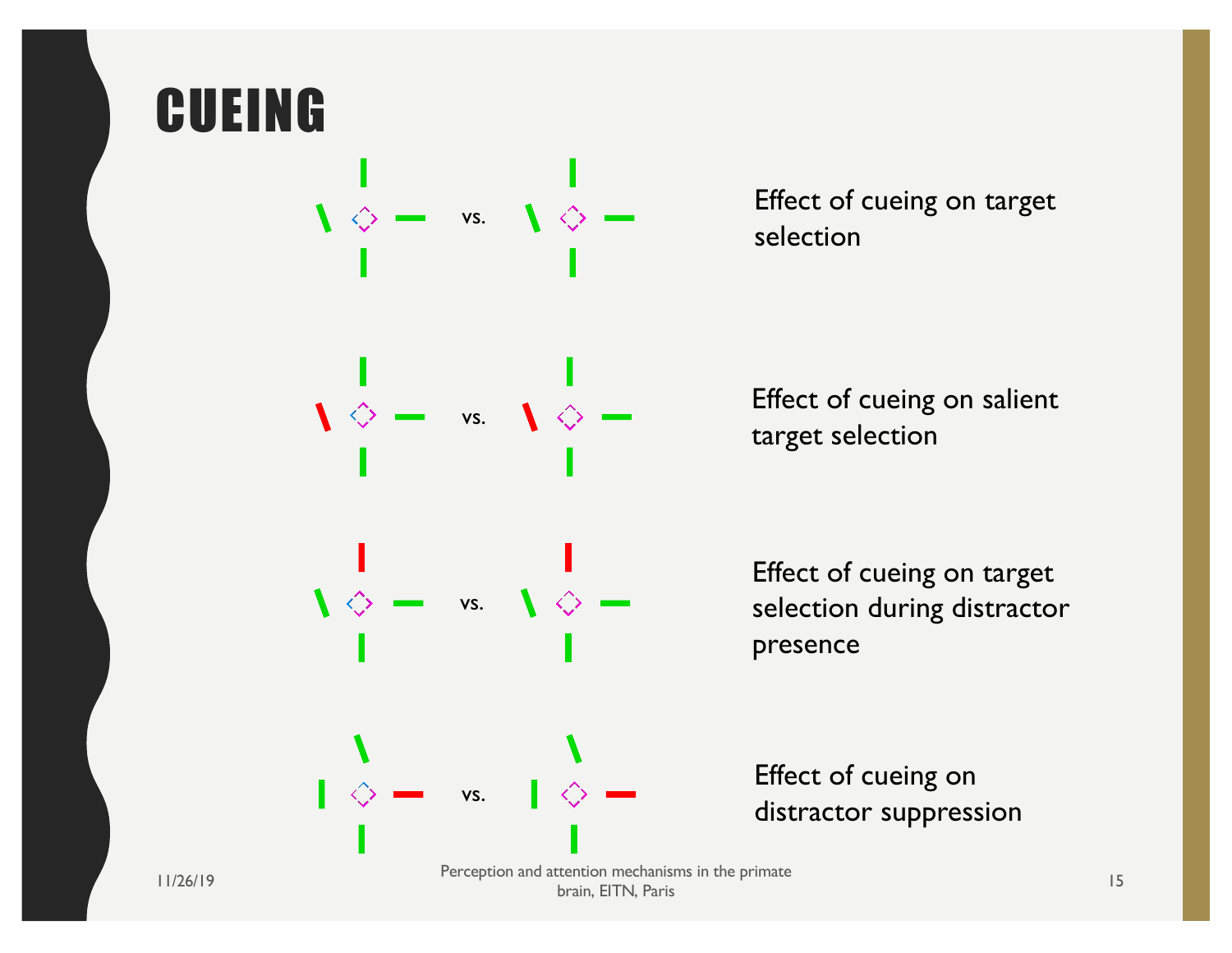- Possible effects on attentional related components in our paradigm:
	- Cueing the target location may result in shorter latencies of N2pc due to an earlier allocation of attention to that location
	- Cueing a salient target may result in additional facilitation, reflected in a higher amplitude and shorter latency for N2pc
	- Cueing the target when a salient distractor is present may result in shorter latencies for Pd due to earlier processing of the target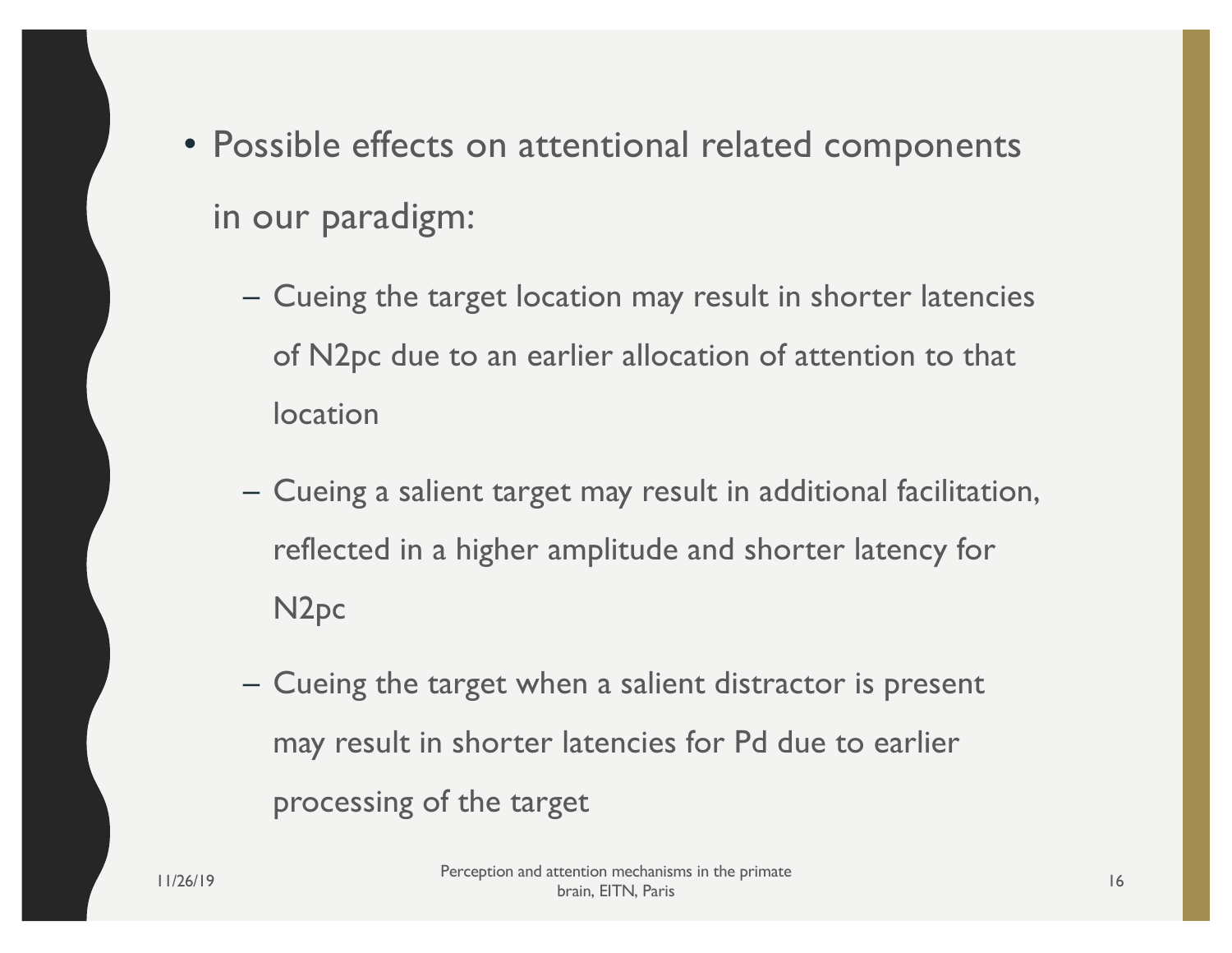#### RESULTS Behavioral measurements

#### • Valid cues facilitate performance

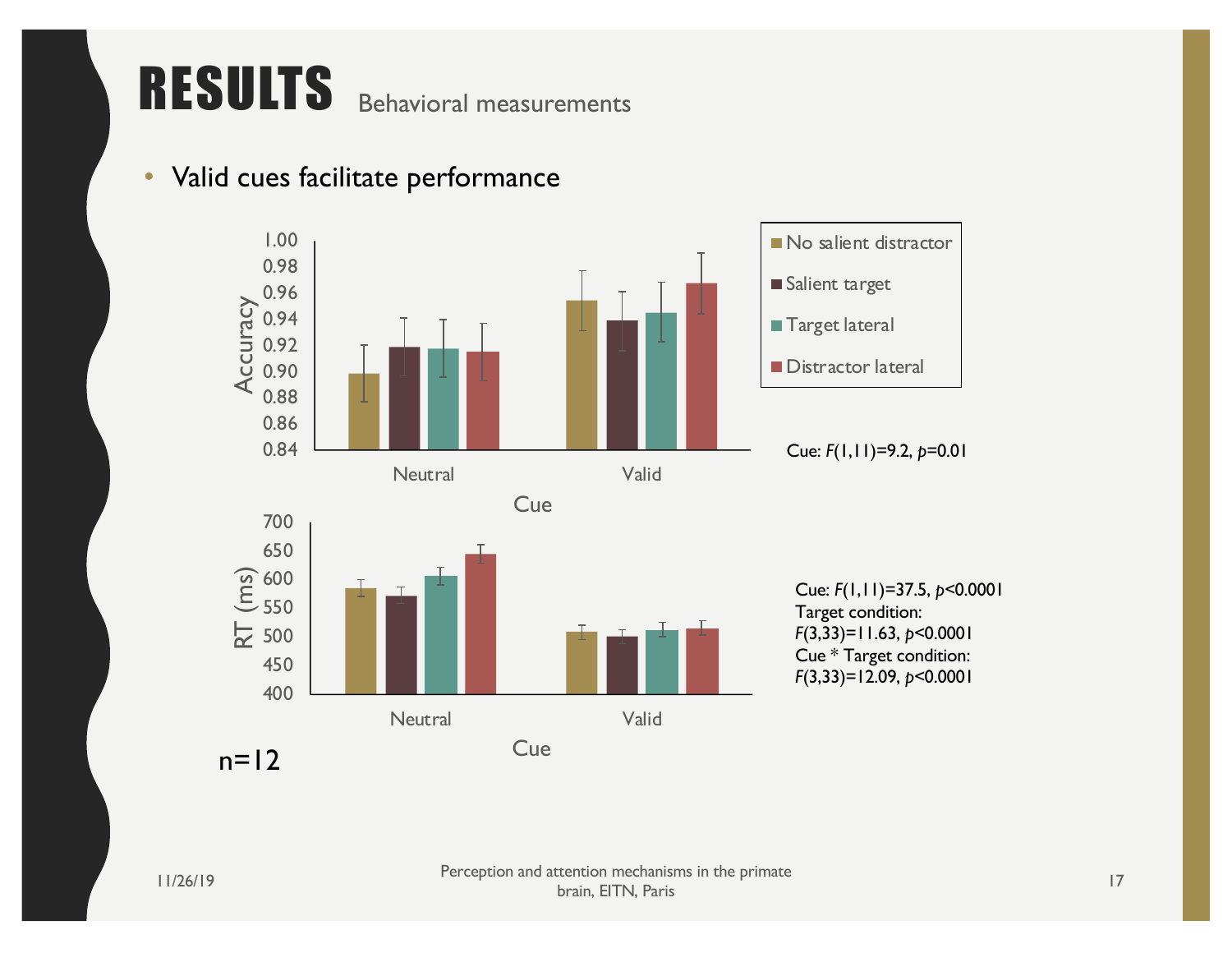#### RESULTS EEG - Cueing effect on CNV (contingent Negativity Variation)

Cz

• On average, participants prepare more for the target following a valid cue

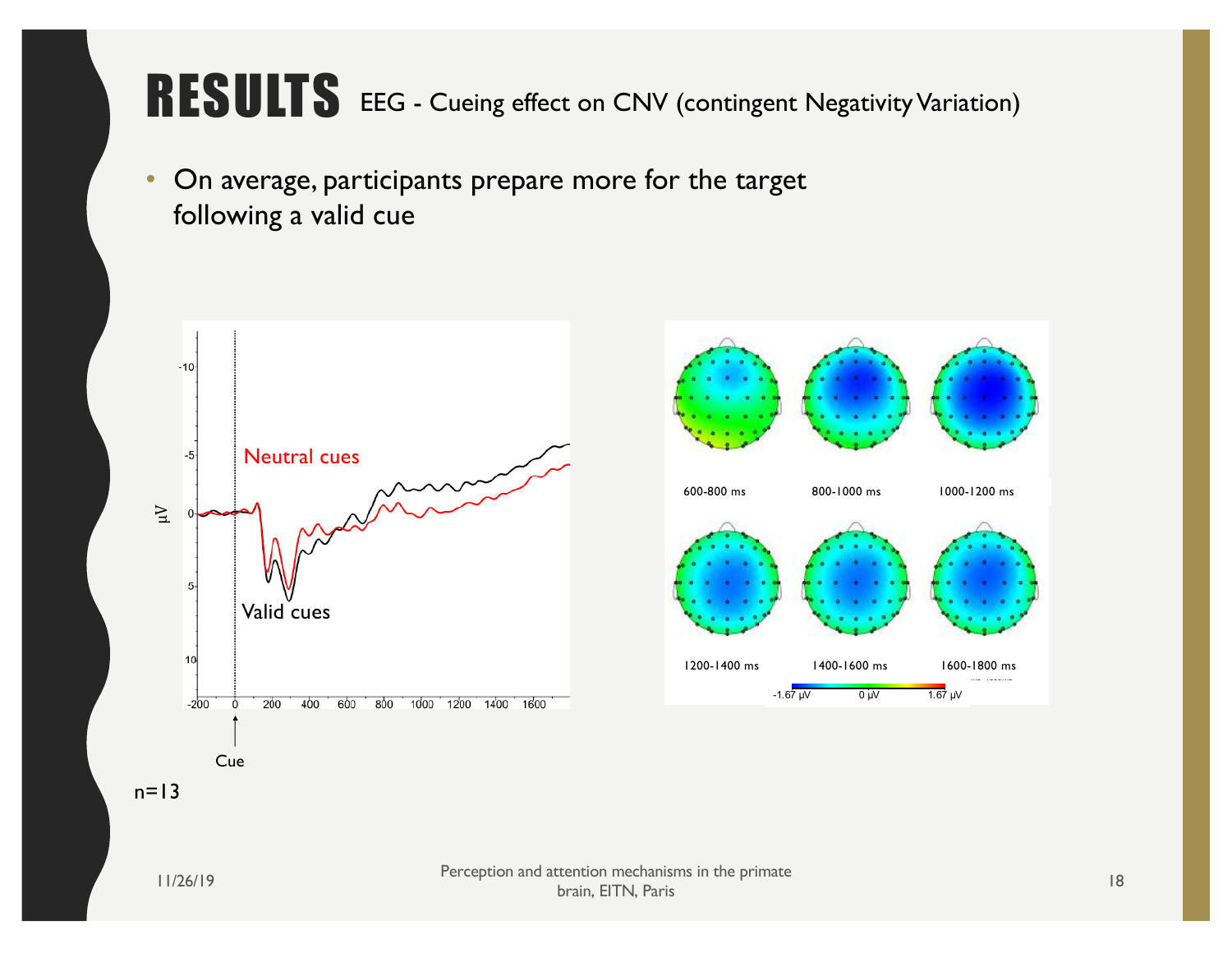#### RESULTS EEG - N2pc

• N2pc only with neutral cues



11/26/19 Perception and attention mechanisms in the primate brain, EITN, Paris <sup>19</sup>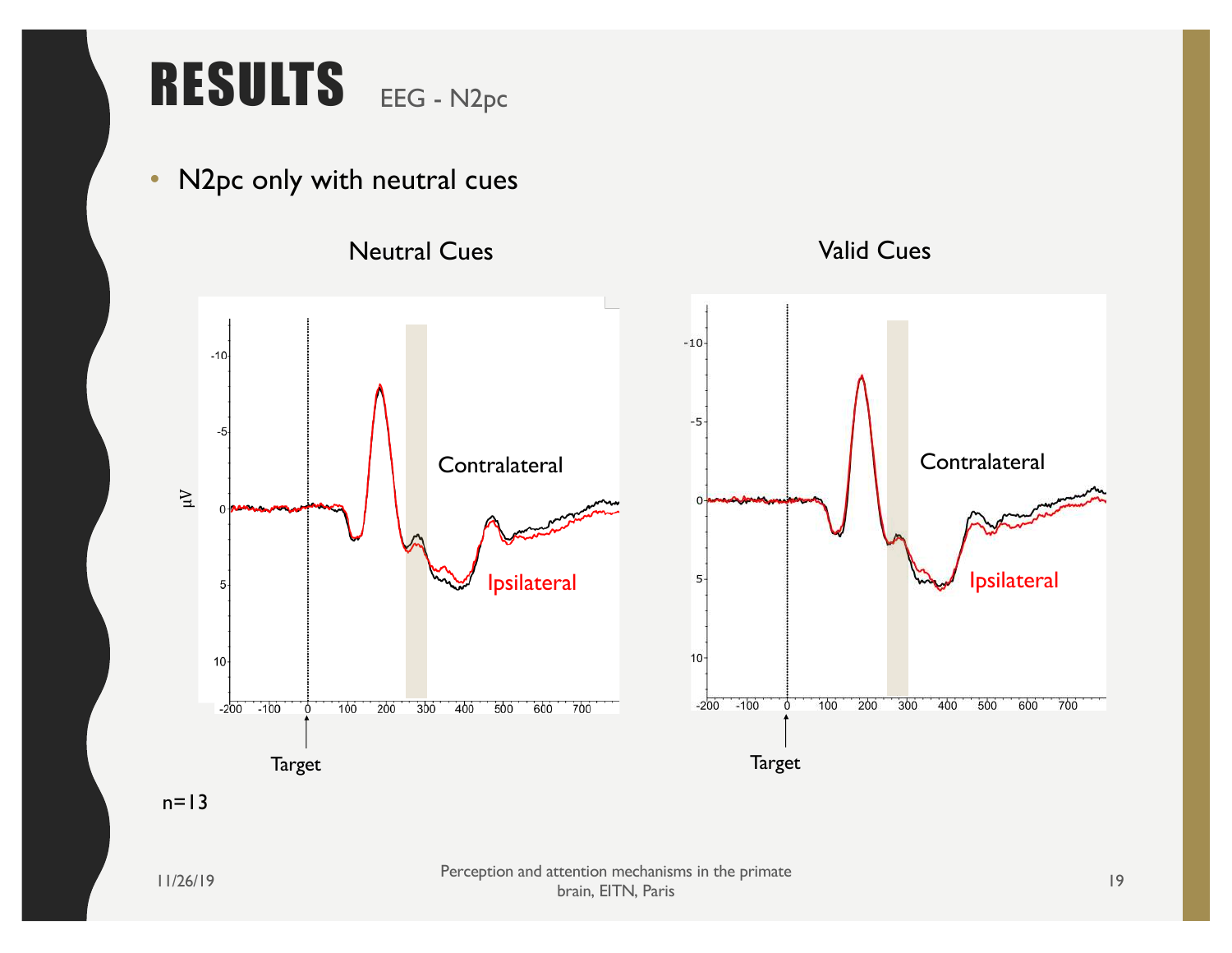

• sLRP shows faster and stronger responses after valid cues



 $n=13$ 

11/26/19 Perception and attention mechanisms in the primate brain, EITN, Paris 20<br>
brain, EITN, Paris 20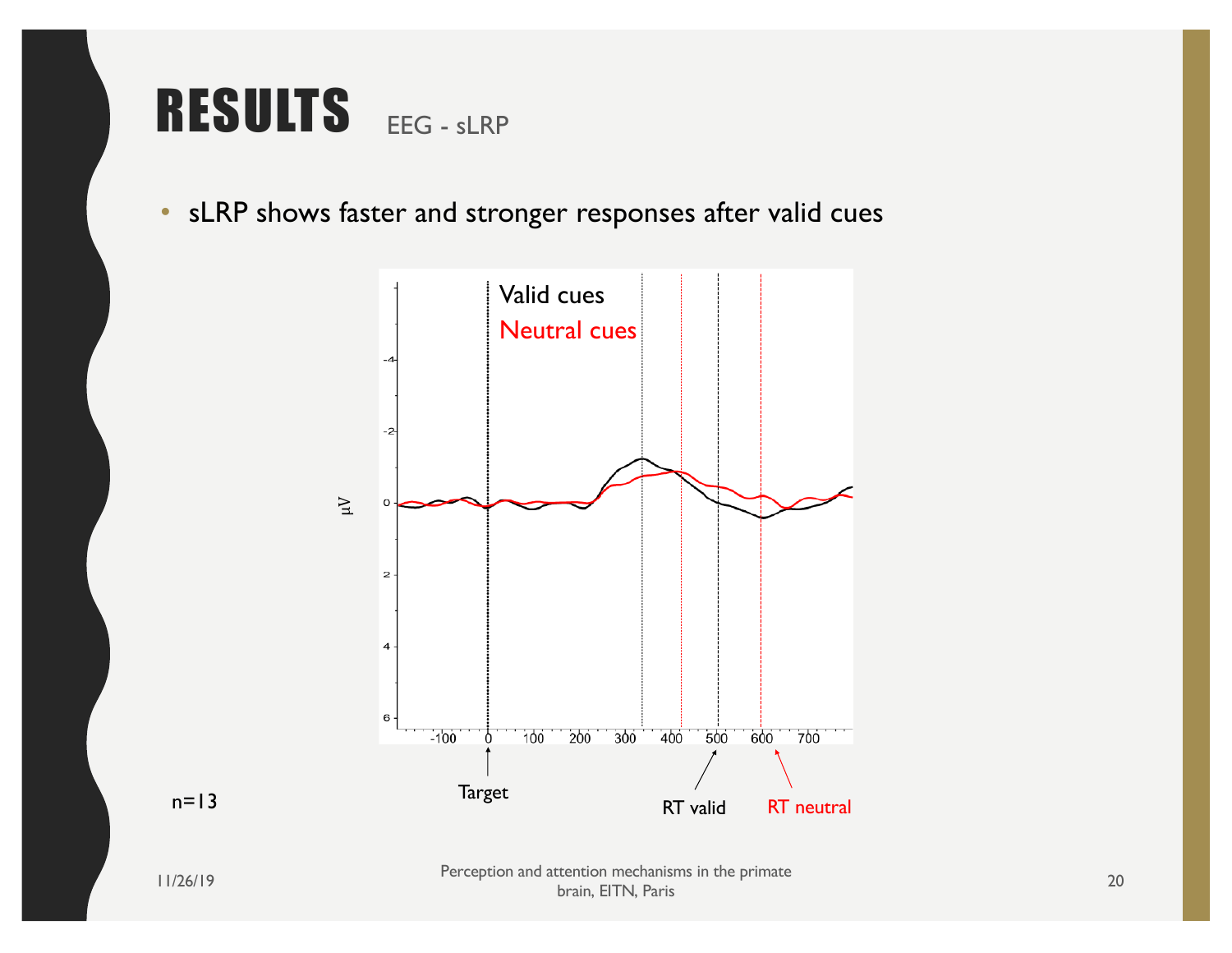## **SUMMARY**

- Cueing effects were found on N2pc and sLRP
- No clear evidence of Pd nor for the interaction between cueing and saliency
- Data collection is not yet complete
- The lack of N2pc for targets preceded by a valid cue suggests the task may not require additional attentional resources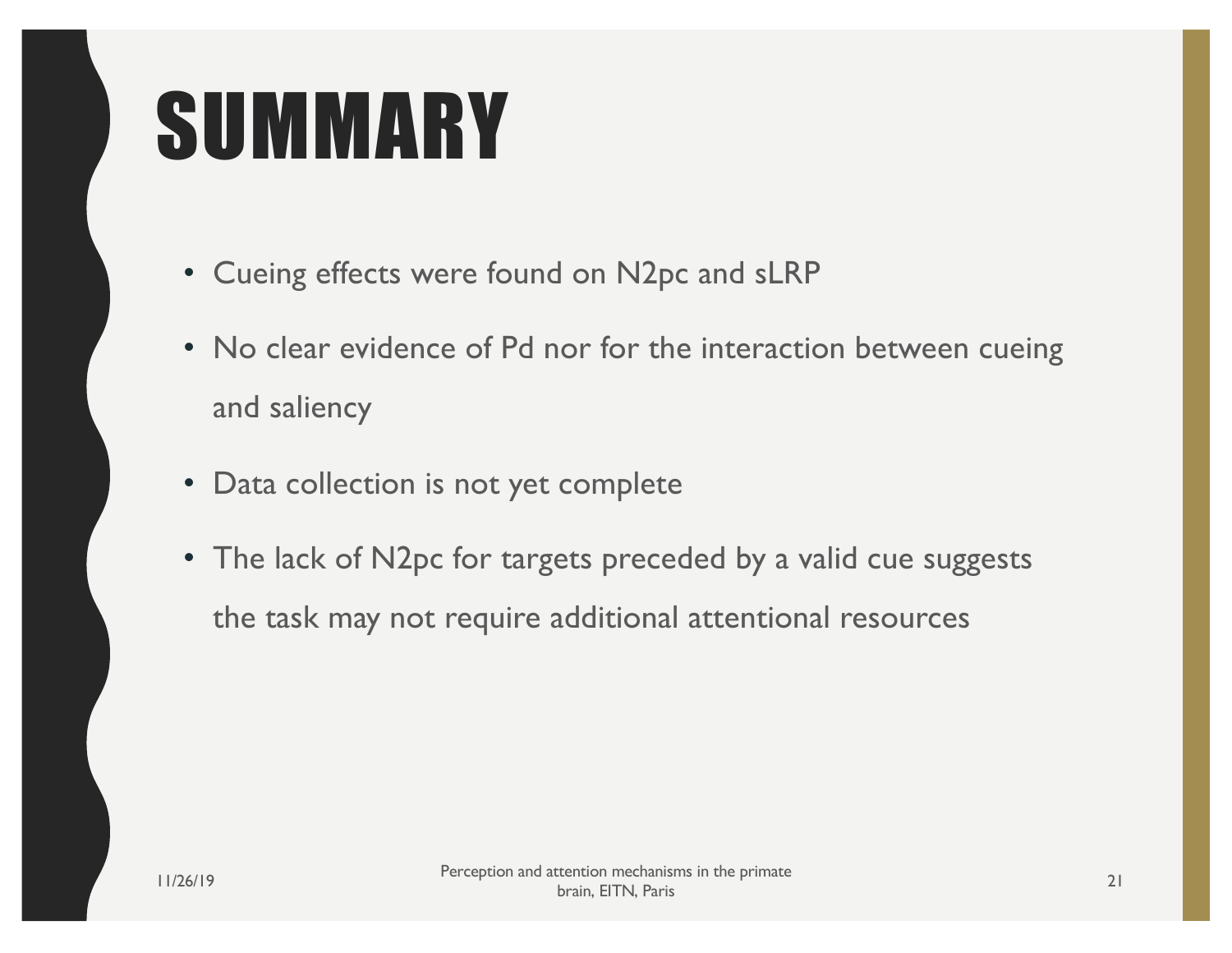# COMING SOON…

- Combinations of:
	- Cueing
	- Saliency
	- Task relevance
	- Statistical learning
	- Reward